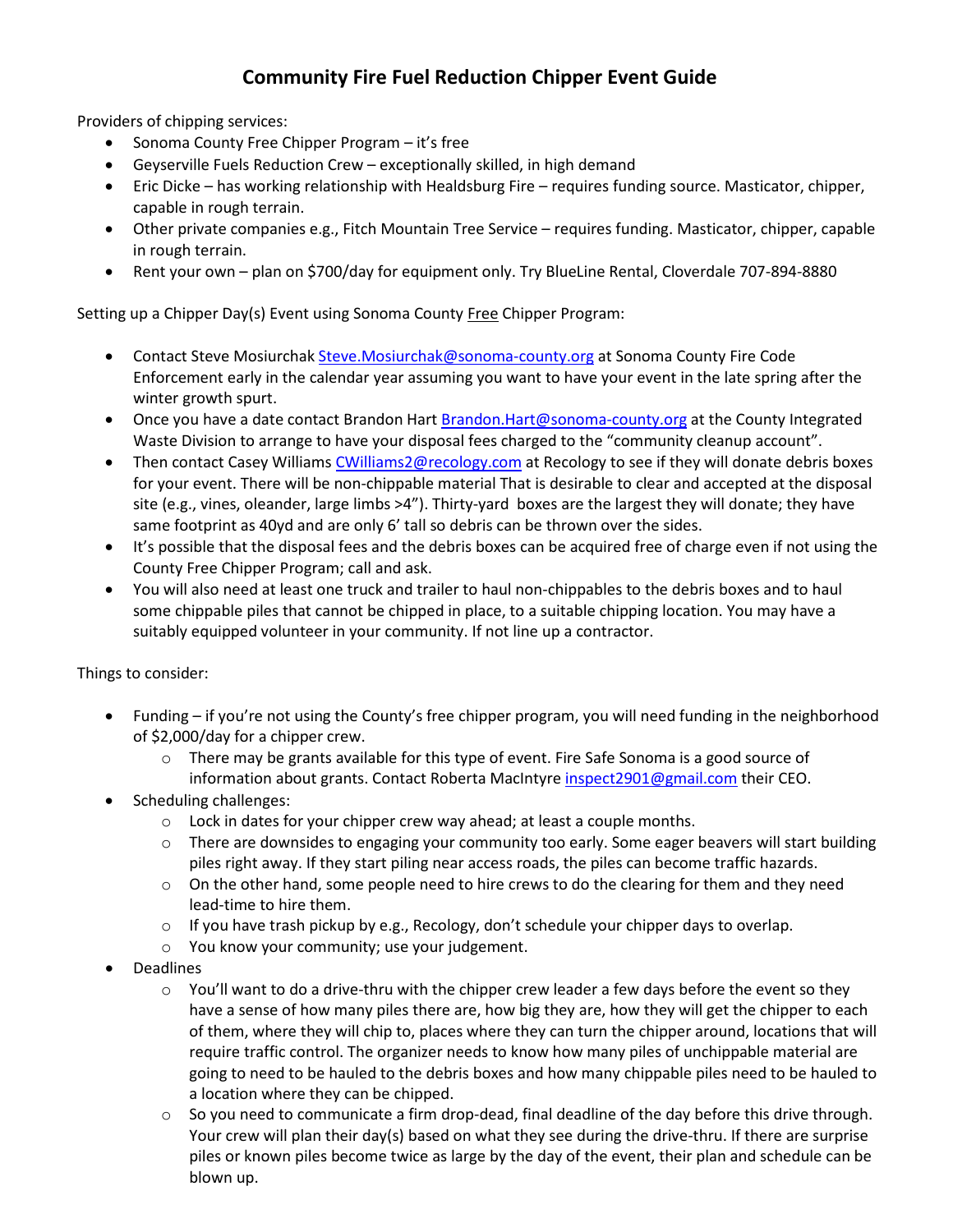- Promotion
	- o A sample flier is at the end of this document.
	- $\circ$  Use all manner of distribution to get the word out. COPE leaders, email, listservs, bulletin boards.
	- $\circ$  The flier gives deadlines and describes to community what is allowed in chipper piles and what else can be in piles and what is totally verboten.
- You must have a plan for material that cannot be chipped.
	- $\circ$  Forbidding it means property owners cannot clear common material that is within defensible space – vines, thorny bushes, oleander branches, bamboo.
	- $\circ$  Debris boxes are the best alternative if you are in the Recology service area. They will donate them for volunteer community events.
	- o Truck it to a transfer station yourself very labor intensive.
- "Registration" and pile tracking
	- $\circ$  You need to keep track of which property owners are going to create piles, what addresses, where the piles will be located and whether the piles are chippable or not.
	- $\circ$  This spreadsheet helps you plan for resources and is used during the event by you and the chipper crew to ensure you get all the piles.
	- $\circ$  Folks need to know that the pile must be in a location accessible to the chipper. If they start building it in the wrong place it can get too big to move.
	- o A simple spreadsheet:

| Zone | Property<br>Owner | St#  | <b>Street</b>    | <b>Notes</b>                                           | Chip/Non/Both | On-site Y/N |
|------|-------------------|------|------------------|--------------------------------------------------------|---------------|-------------|
|      | Smith             | 640  | Alta Vista       | Small pile in city limits - will haul Friday           | Ν             | N/A         |
|      | Jones             | 2794 | Hilltop          | Small pile at intersection of Spring St & South Fitch. | B             | v           |
|      | Kronkite          | 2675 | North Fitch M Rd | Pile includes logs                                     |               |             |
|      | Woodruff          | 2040 | Redwood          | in carport. Big pile. Nowhere to chip Need to haul.    |               | N           |

#### • Tasks for Volunteer Helpers

- o Leafleting and canvassing
- o Liaison with "vendors"
- $\circ$  Liaison with property owners answer questions, maintain spreadsheet
- o monitoring pile creation and growth, loading and transport of debris
- o Truck/trailer driver
- o Trailer and debris box loaders
- $\circ$  Consider asking property owners to bring their own unchippables to the debris boxes.
- $\circ$  Consider asking property owners with no suitable location to broadcast the chips to haul them to a designated chipping site.
- $\circ$  Debris box security anything sneaking into the debris boxes that is not vegetation can cost you money when the boxes are emptied.
	- Securing the locations the night before delivery with cones, caution tape, signs if there is any chance cars could be parked there
	- **"** "GREEN WASTE ONLY" signs
	- **Tarping at night**
- Post Event
	- $\circ$  If you can, plan for one follow-up pass-thru by the chipper crew the following week for any missed piles.
	- $\circ$  Plan for a follow-up pass-thru by the truck & trailer crew the day after the event before the debris boxes are picked up to get any missed unchippables.
	- o Take notes about what worked and didn't to help with next time.

\* Smaller, do-it-yourself, fuel reduction projects can be done by 4-10 residents with much less hassle and cost if people plan, coordinate their individual clipping efforts and have a chipper lined up. These events can be limited to chippable material only, or piles can be created and burned later in the year when burn permits become available.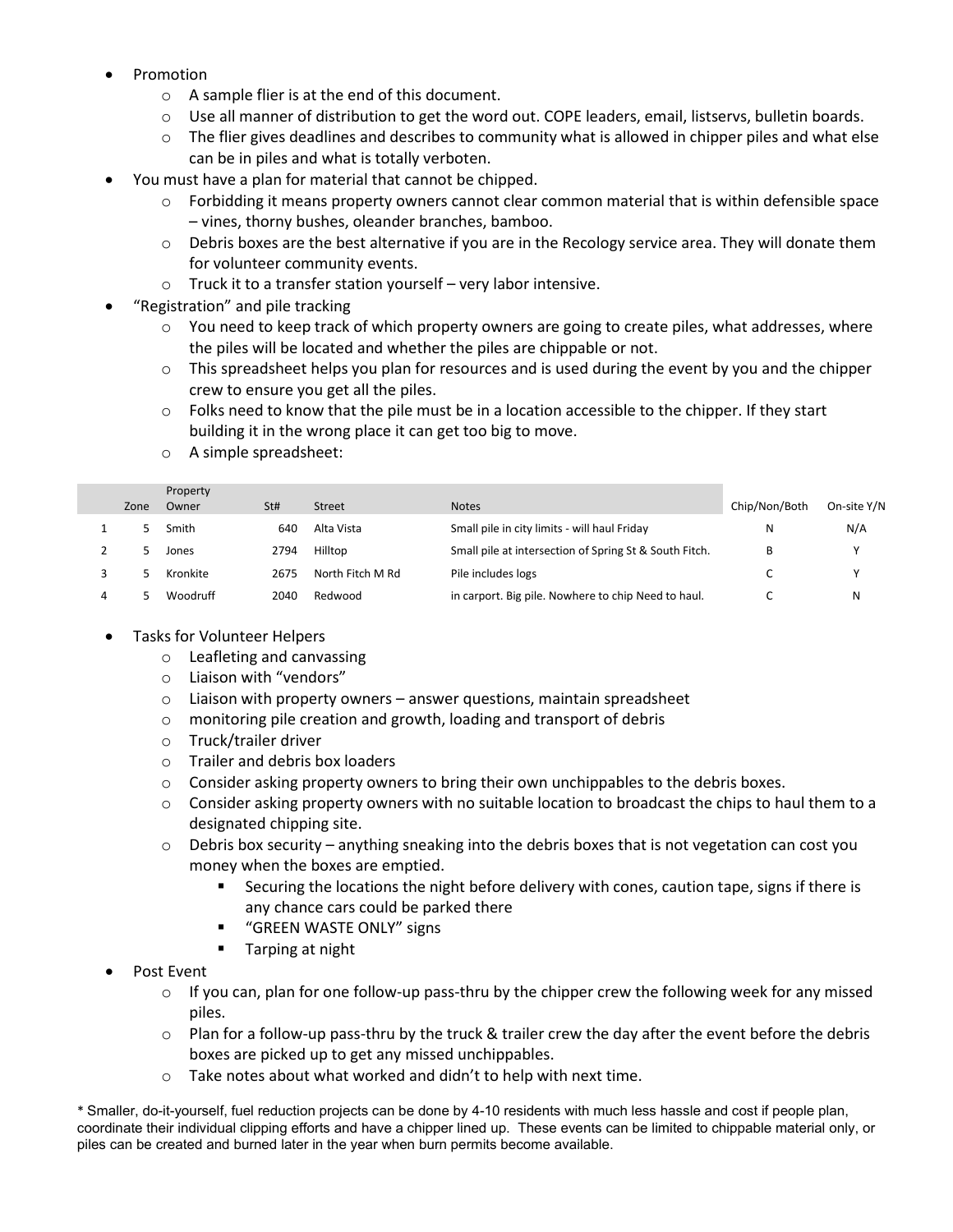# Fitch Mountain Chipper Days June 26 & 27, 2020

# Goal:

Provide a way for Fitch Mountain homeowners and residents in the unincorporated county to clear vegetation and create defensible space and have the results chipped or hauled away.

### What you need to do:

1. Create a pile that conforms to the County's rules for the Chipper Program:

Things that can go in your chipper pile:

The chipper can handle material UP TO four inches in diameter and UP TO ten feet long.

### Things that cannot go in your chipper pile:

- No nails, wires, or any metal pieces!!!
- No roots or stumps
- No Poison Oak
- No Oleander
- No poisonous species or other vines
- No spiny plants, roses or blackberries
- No Scotch/French broom or gorse
- No construction-type wood such as fence posts or 2x4s.
- No rocks, dirt or mud
- No rakings or piles of needles, leaves or grass
- 2. Create a second pile if you have unchippable materials. These will go in debris boxes being donated by Recology:

#### Things that can go in your UN-chipper pile:

- Broom
- Spiny plants like blackberry, rose (but not cactus)
- **Oleander**

Things that cannot go in your UN-chipper pile:

- No nails, wires, or any metal pieces!!!
- Nothing but vegetation so NO animal waste, ashes, plastic (even biodegradable), glass, liquids
- No rocks, dirt or mud
- No tree stumps
- No poison oak
- No sudden oak death infested material
- No Arundo, pampas grass, cactus or bamboo